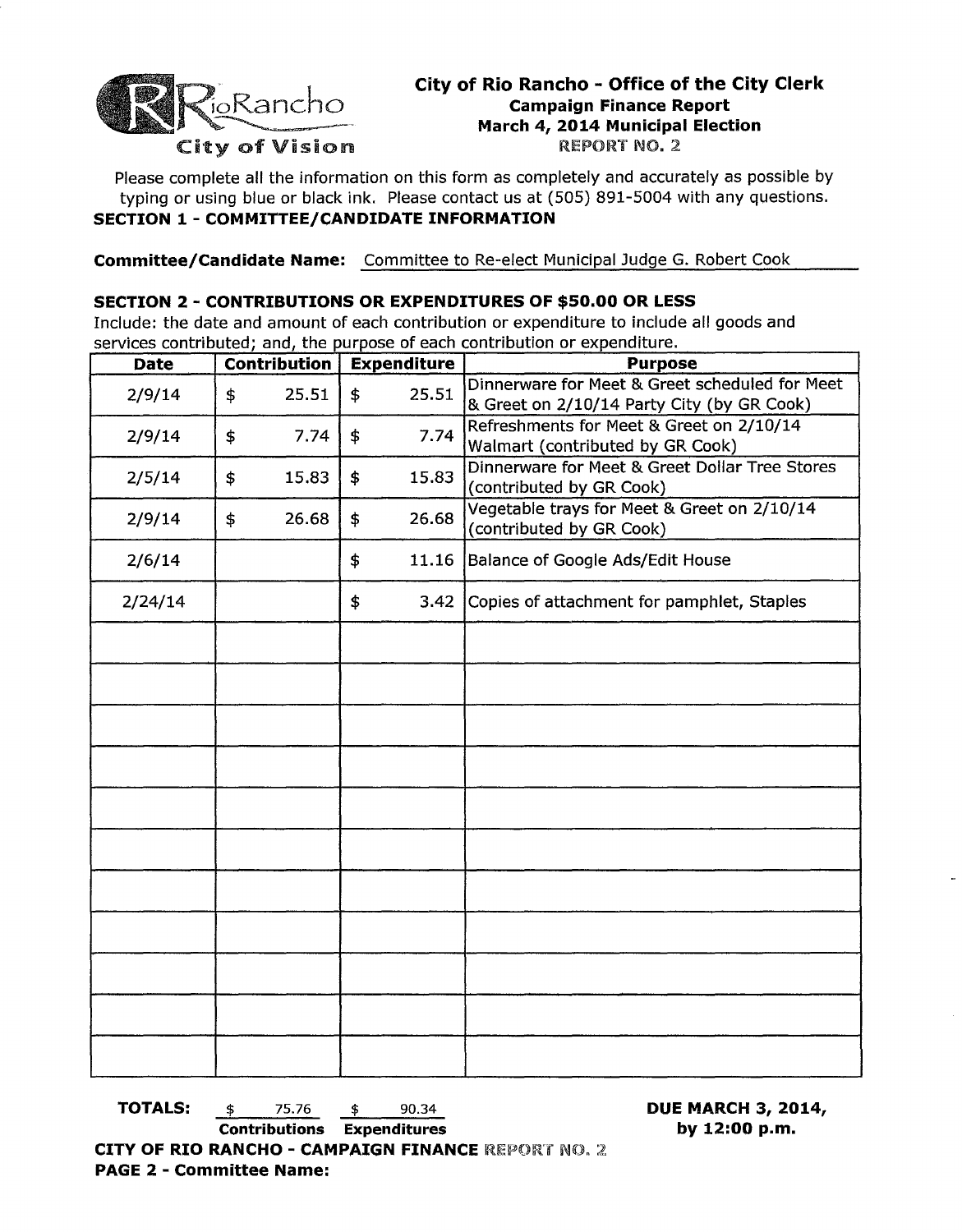## SECTION 3 - CONTRIBUTIONS OR EXPENDITURES OF MORE THAN \$50.00 (Cumulative)

Include: the name and address of the person or entity from whom any cumulative contribution or expenditure of more than \$50.00 was received or made; the date and amount of each contribution or expenditure to include all goods and services contributed; and, the purpose of each contribution or expenditure.

| Contribution Expenditure<br><b>Date</b> |    |                                              |    | <b>Name/Address</b> | <b>Purpose</b>                                                                                |                                                                             |  |  |
|-----------------------------------------|----|----------------------------------------------|----|---------------------|-----------------------------------------------------------------------------------------------|-----------------------------------------------------------------------------|--|--|
| 2/7/14                                  |    |                                              | \$ | 104.59              | Staples 10242 Coors Bypass Blvd<br>NW Albauerque, NM87114                                     | Copies of voter data, misc office<br>supplies                               |  |  |
| 2/9/14                                  |    |                                              | \$ | 128.93              | Subway Sandwiches 4320<br>Ridgecrest Ste. B2 Rio Rancho,<br>NM 87124                          | Appetizers for Meet \$ Greet on<br>02/10/14                                 |  |  |
| 2/11/14                                 | \$ | 100.00                                       |    |                     | George and Sibilla Boerigter<br>13223 Desert Rose Ave. NE<br>Albaueraue, NM 87111             | Voter data, office supplies Meet & Greet                                    |  |  |
| 2/11/14                                 | \$ | 150.00                                       |    |                     | Richard and Jennifer Davis 505<br>5th St. NW Albuquerque, NM                                  | Meet & Greet, office supplies, sign<br>hardware and newspaper political ads |  |  |
| 2/11/14                                 | \$ | 100.00                                       |    |                     | Madrid Enterprises Inc. Gerald<br>Madrid Bonding Co. 507 5th St.<br>NW Albuquerque, NM 87102  | Meet & Greet, office supplies, sign<br>hardware and newspaper political ads |  |  |
| 2/18/14                                 | \$ | 75.00                                        |    |                     | Noe and Barb Galvan 2310<br>Garden Rd. NE Rio Rancho, NM<br>87124                             | Meet & Greet, office supplies, sign<br>hardware and newspaper political ads |  |  |
| 2/18/14                                 | \$ | 100.00                                       |    |                     | Gerald Cook, Jr. 9677 Eagle<br>Ranch Rd. Albuquerque, NM<br>87114                             | Meet & Greet, office supplies, sign<br>hardware and newspaper political ads |  |  |
| 2/18/14                                 | \$ | 180.00                                       |    |                     | Raymond Cook 6800 Vista del<br>Norte NE Abq, NM 87113                                         | Meet & Greet, office supplies, sign<br>hardware and newspaper political ads |  |  |
| 2/13/14                                 |    |                                              | \$ | 580.16              | RR Community Publishing LLC,<br>RR Observer 1594 Sara Rd. SE<br>Suite D. Rio Rancho, NM 87124 | Two election ads to be published in<br>Observer on 2/23 & 3/2/14            |  |  |
| 2/25/14                                 | \$ | 200.00                                       |    |                     | Deborah S. Seligman 320 Gold<br>Ave. SW 12th Floor, Ste. 1221<br>POB 7806 Abg, NM 87194       | Meet & Greet, office supplies, sign<br>hardware and newspaper political ads |  |  |
| 2/25/14                                 | \$ | 1,000.00                                     |    |                     | Premier Tire and Services 7340<br>San Antonio Dr. NE Abq., NM<br>87109                        | Meet & Greet, office supplies, sign<br>hardware and newspaper political ads |  |  |
| 2/25/14                                 |    |                                              | \$ | 451.23              | RR Community Publishing LLC,<br>RR Observer 1594 Sara Rd. SE<br>Suite D Rio Rancho, NM 87124  | Three election ads to be published in<br>Observer on 2/26 & 3/2/14          |  |  |
| 2/26/14                                 | \$ | 100.00                                       |    |                     | Thomas E. Swisstack 300<br>Encantado Ct. Rio Rancho, NM<br>87124                              | Meet & Greet, office supplies, sign<br>hardware and newspaper political ads |  |  |
| 2/27/14                                 |    |                                              | \$ | 167.64              | RoboCent 2129 General Booth<br>Blvd. Virginia Beach, VA 23454                                 | Recorded political message from Judge<br>Cook to public by telephone.       |  |  |
| 3/2/14                                  |    |                                              | \$ | 92.59               | Lowes Home Centers, LLC 3805<br>Northern Blvd. NE Rio Rancho,<br>NM 87124                     | Political sign hardware                                                     |  |  |
|                                         |    |                                              |    |                     |                                                                                               |                                                                             |  |  |
|                                         |    |                                              |    |                     |                                                                                               |                                                                             |  |  |
|                                         |    |                                              |    |                     |                                                                                               |                                                                             |  |  |
|                                         |    |                                              |    |                     |                                                                                               |                                                                             |  |  |
|                                         |    |                                              |    |                     |                                                                                               |                                                                             |  |  |
|                                         |    |                                              |    |                     |                                                                                               |                                                                             |  |  |
| <b>TOTALS:</b>                          |    | 2,005.00<br>\$<br>\$<br><b>Contributions</b> |    |                     | 1,525.14<br><b>Expenditures</b>                                                               | <b>DUE MARCH 3, 2014,</b><br>by 12:00 p.m.                                  |  |  |

**Contributions Expenditures CITY OF RIO RANCHO - CAMPAIGN FINANCE REPORT NO. 2 PAGE 3 SECTION 4 - TOTALS**